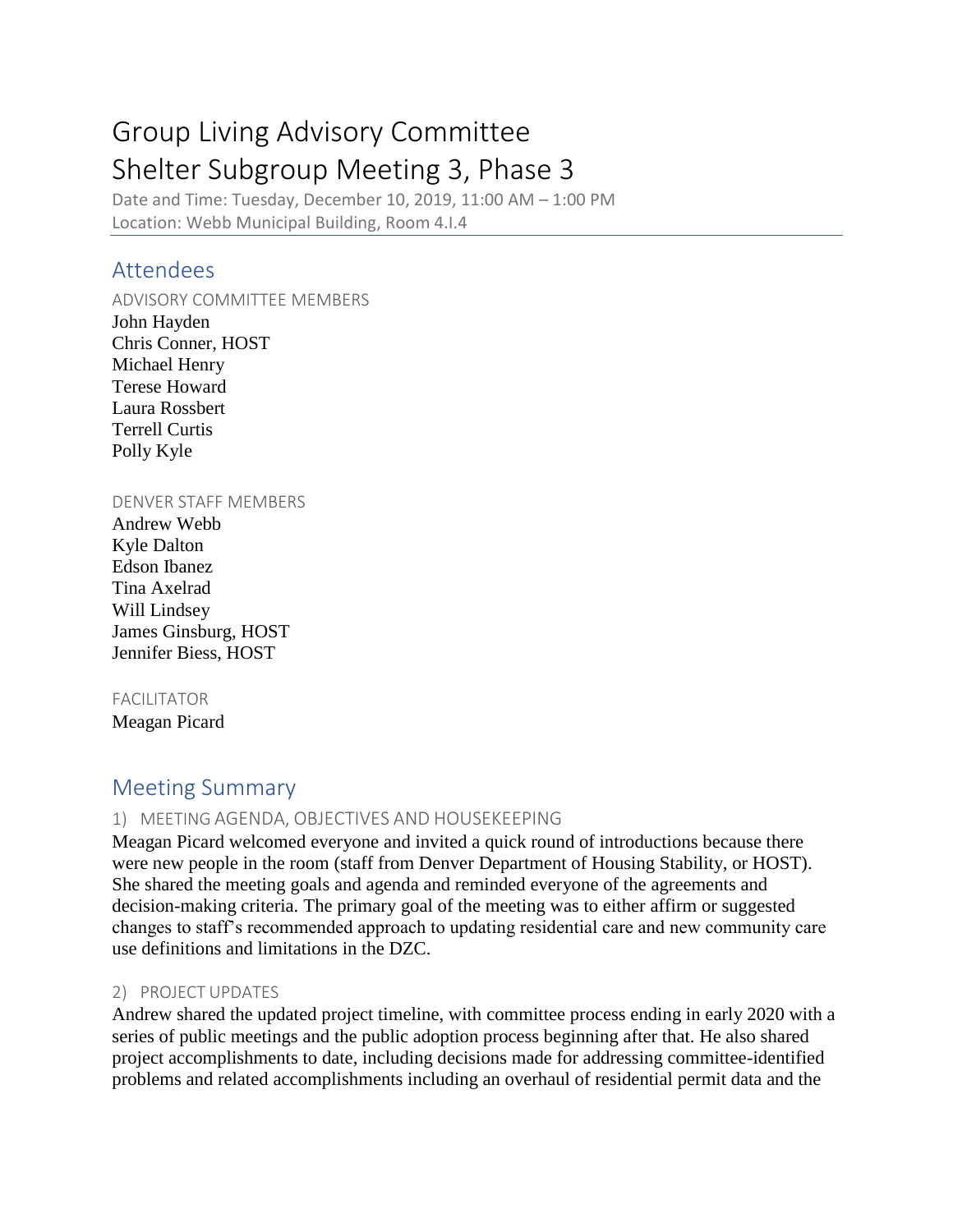temporary tiny home village amendment to the DZC with new Community Information Meeting process.

A committee member suggested that the city hold more than one large open house and suggested four separate meetings for better access around the city.

### 3) SHELTER BACKGROUND AND RECENT PROGRESS

Andrew reminded everyone of the recommendations made by the shelter group, including:

- Update terms to "guests" and "shelters";
- Consolidate shelter types to three categories in the code: Large, Medium, Small/Seasonal;
- Allow residential shelters that operate 24-hours per day, provide assigned beds, storage and additional care;
- Clarify that multiple shelter or other residential use types are permitted on a single zone lot; and
- Require pre-application Community Information Meeting for all emergency shelter uses to educate and provide opportunity for relationships with neighborhoods

He then reminded everyone that the group last recommended that staff gather input from shelter providers of all types and sizes regarding staff recommendations made at that meeting, and he shared feedback results. Committee members were impressed with the amount of outreach done since the group's last meeting in March. They also observed the following:

- Residential Shelter model holds a lot of promise for addressing on-the-street impacts of Shelters as well as providing better on-site services to guests.
- Common theme seems to be lack of funding for facilities.

Some discussion ensued about the last comment and whether the city is helping with funding. Staff shared that the city is deeply invested in all housing opportunities and that current funding has allowed the first Residential Shelter model at VOA Women's Shelter. This is part of efforts to work towards a permanent solution for addressing homelessness.

#### 4) REVIEW AND DISCUSSION OF PROPOSED UPDATES TO RESIDENTIAL CARE USES

Andrew shared an overview and details of the staff proposal. Discussion proceeded around a few key issues:

- **Temporary shelter population cap:** Clarified that there is no limit to the number of people that may be sheltered on a temporary basis
- **Residential shelter concept**: Neighborhood and provider representatives both supported this option, as it is better for both guests and neighborhoods. Interest in incentivizing this use was expressed.
- **Residential shelter staffing**: Neighborhood representatives wanted to know that there will be professional staff available at all times, and providers warned against dictating who can and cannot be hired as staff, since it can be beneficial in various ways to hire residents. HOST staff suggested that a reasonable expectation could be set up that a professional staff person is available to supervise guest volunteers/staffing.
- **Distinction between Community Care and Residential Care**: Committee members liked the distinction because public perception is that shelter and community corrections are more dangerous, and they have been identified as having larger external impacts that residential uses. One member also wondered if there is any conflict between the extent